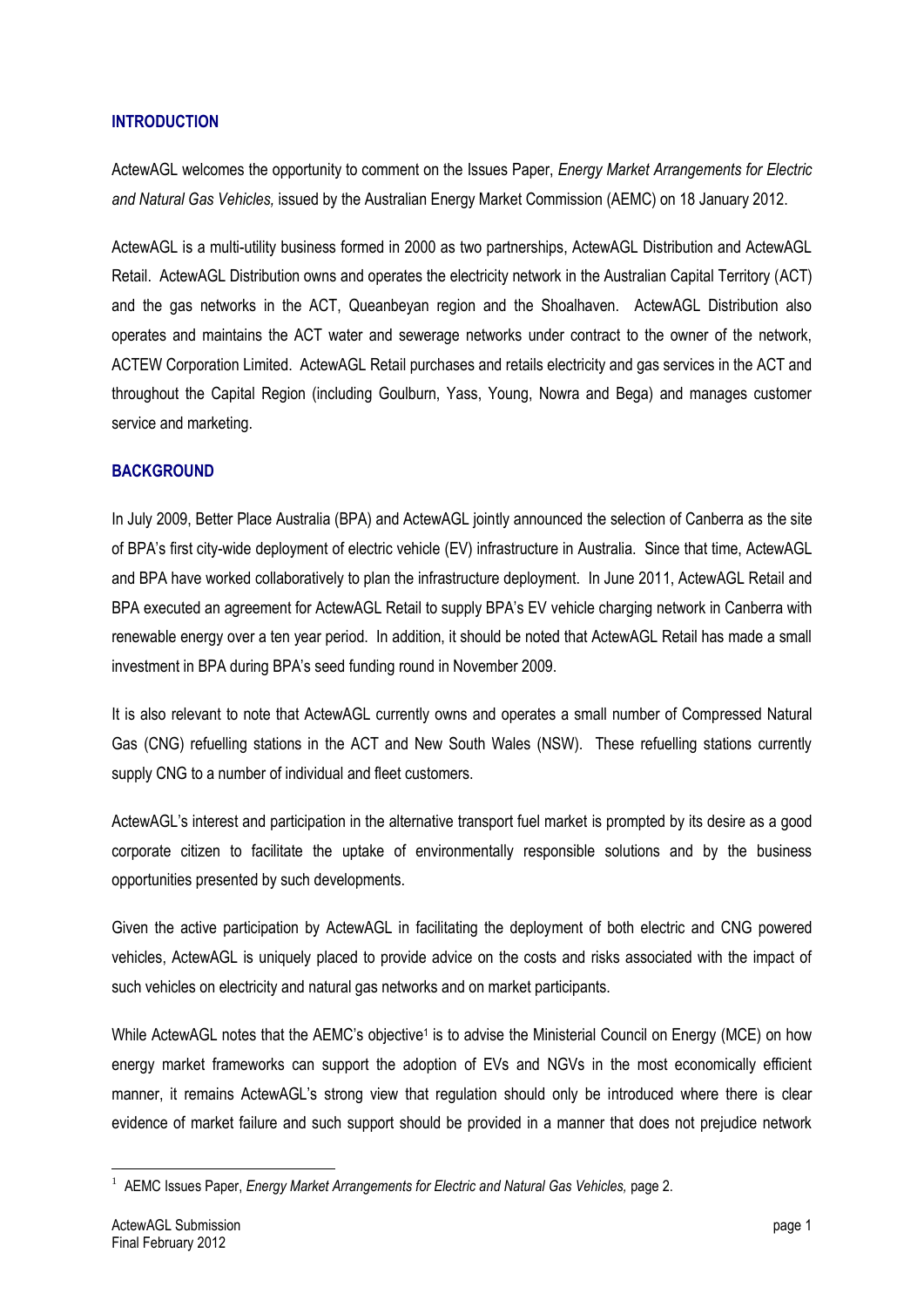security and/or reliability or introduce additional costs to network providers.

### **NETWORK IMPACT**

#### *Management of Load*

ActewAGL acknowledges the need for the management of the anticipated future load created through the widespread use of electric vehicles. ActewAGL agrees that the arrival of an EV at the residential home in the evening may often coincide with a network's peak load and so it is beneficial to network operators to be able to manage the manner and timing of the charging of the EVs.

It is ActewAGL's view that the impact of significant EV-related load will vary across distribution networks according to the particular characteristics of the various networks. ActewAGL believes that the satisfactory management of the EV-related load within the ACT can be achieved through a combination of factors, including:

- the application of time of use tariff structures that offer customers incentive through prices to charge their vehicles in off peak hours and in particular, overnight, thereby shifting the EV load to times with greater capacity;
- the capacity for provision of EV charging management by service providers like BPA; and/or
- management of EV charging by network providers through smart network (and smart meter) infrastructure.

ActewAGL notes that interval meters programmed as time-of-use meters are currently installed in all new premises and as replacement meters in the ACT. Customers may also specifically request the installation of a time-of-use meter. This provides access to time-of-use tariffs to customers with EVs, encouraging optimal use of the network as customers manage their consumption so as to minimise their costs.

ActewAGL has recently extended its controlled domestic off-peak tariffs to also apply to EVs.

### *Metering*

The metering of the EV charging stations within a residential setting to meet the requirements of charging management service providers requires careful consideration in order to achieve a solution that:

- is scalable;
- is consistent with reasonable network operations and requirements; and
- does not impose an undue cost burden on the network provider, the individual customer or the EV service provider.

Having considered this matter in terms of the proposed EV deployment in the ACT, it remains ActewAGL's view that no single solution can be imposed given the diversity of household metering configurations commonly